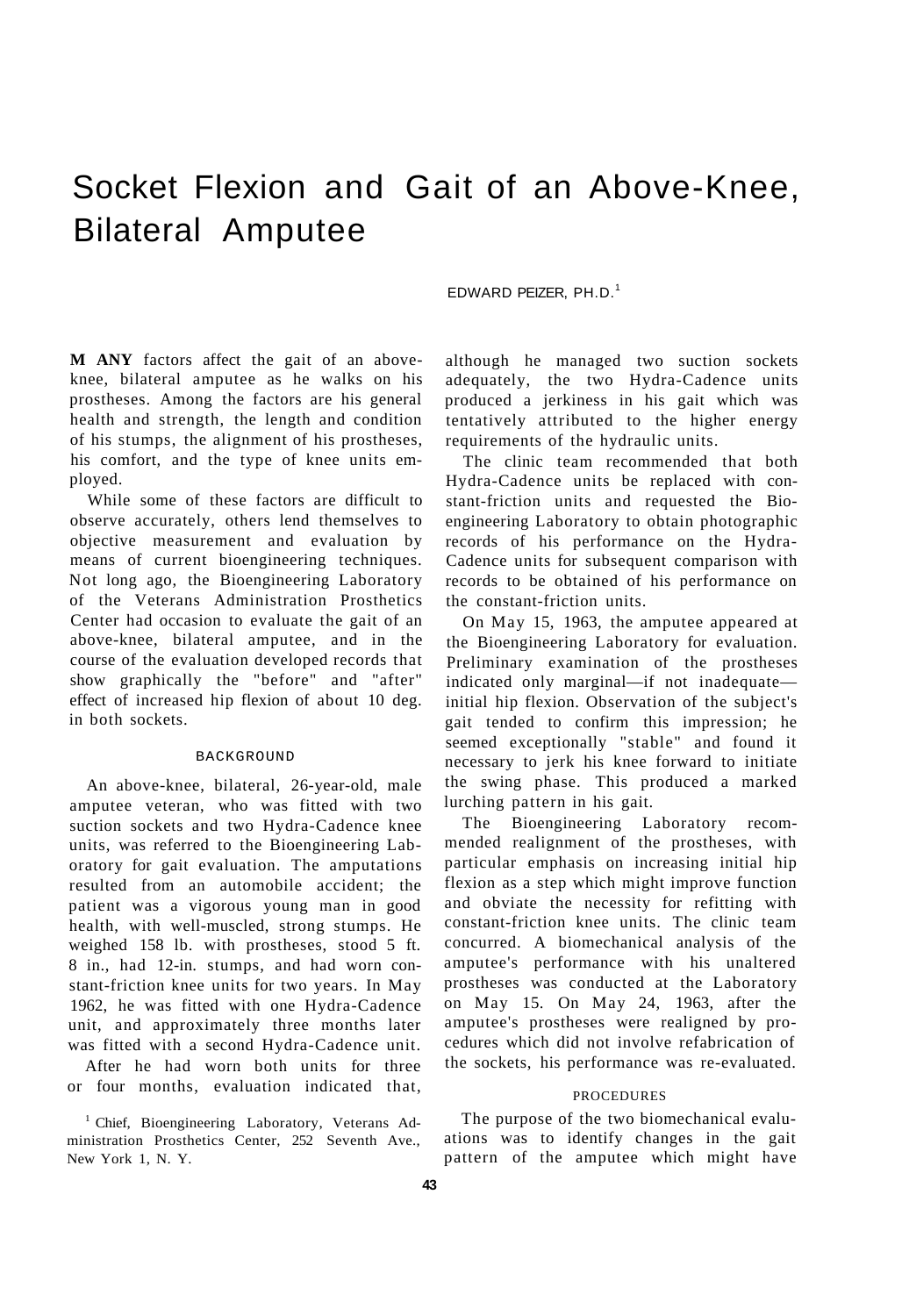

Fig. 1. Socket realignment to provide 10 deg. of initial hip flexion.

occurred as a result of changing the attitude of both sockets so as to increase initial hip flexion (Fig. 1).

Because of the length of the amputee's stumps (12 in.) and the need to maintain cosmetic acceptability, the maximum increase of hip flexion possible was from 0 deg. to 10 deg. This change in attitude was intended to increase the amputee's functional range in hip extension and thereby improve his control of knee stability during stance, with potential effects upon his speed of walking, his stride length, the smoothness of the path followed by his center of gravity, the application of his body weight to the floor, the characteristics of his push-off, and his knee flexion at toe-off. Since the change was simply an increase of flexion, and only in one plane, it was accomplished without the use of the VAPC adjustable coupling *(2).* 

Although the amputee normally walked with the aid of canes, he did not use them during the two evaluations.

For each evaluation, the amputee walked along a level walkway, first in one direction and then in the other, thus making two transits of the walkway on each occasion. Run No. 1 and run No. 3 were made on May 15; run No. 4 and run No. 5 on May 24. Because of equipment failure on run No. 2, no data are shown for that run.

He was targeted with reflective tape at the head, elbow, hip, knee, ankle, and shoe for photography from the side by an interruptedlight camera during the transits. Also, as he proceeded along the walkway, he stepped on a set of force plates (thus providing a measure of the application of his body weight to the floor). Simultaneously, the tachograph (Fig. 2) measured and recorded his acceleration and velocity. Descriptions of these procedures and devices appeared in *Artificial Limbs* in 1954 *(1).* 

## RESULTS

## AVERAGE VELOCITY

Average velocities, determined by integrating the tachograph curves, are given below in fiftieths of an inch of galvanometer deflection. An increase in velocity may reflect easier initiation of swing phase, an increased push-off force, or greater stride length.

|         | Velocity in Terms of Galvanometer<br>DEFLECTION       |      |
|---------|-------------------------------------------------------|------|
|         | $(in \frac{1}{20} in.)$                               |      |
| Run No. | Prior to Realign-<br>ment of Prostheses of Prostheses |      |
|         | 15.9                                                  |      |
| з       | 21.8                                                  |      |
| 4       |                                                       | 27.1 |
|         |                                                       | 24.3 |

It can be noted that the patient's velocity was greater after realignment of his prostheses—substantially higher in run No. 4, and moderately higher in run No. 5. In Figure 3, the velocity curves prior to realignment fall below the zero velocity level, indicating backward movement. In order to initiate the swing phase, it was necessary for the patient to incline his torso forward, with a consequent rearward thrust of the pelvis. The tachograph recorded this rearward thrust as a backward movement.

## AVERAGE STRIDE LENGTH

Stride length is the distance between consecutive heel contacts by the same leg. In this case, increased stride length may be regarded as a result of greater control and strength in hip extension, increased push-off force, and easier initiation of the swing phase.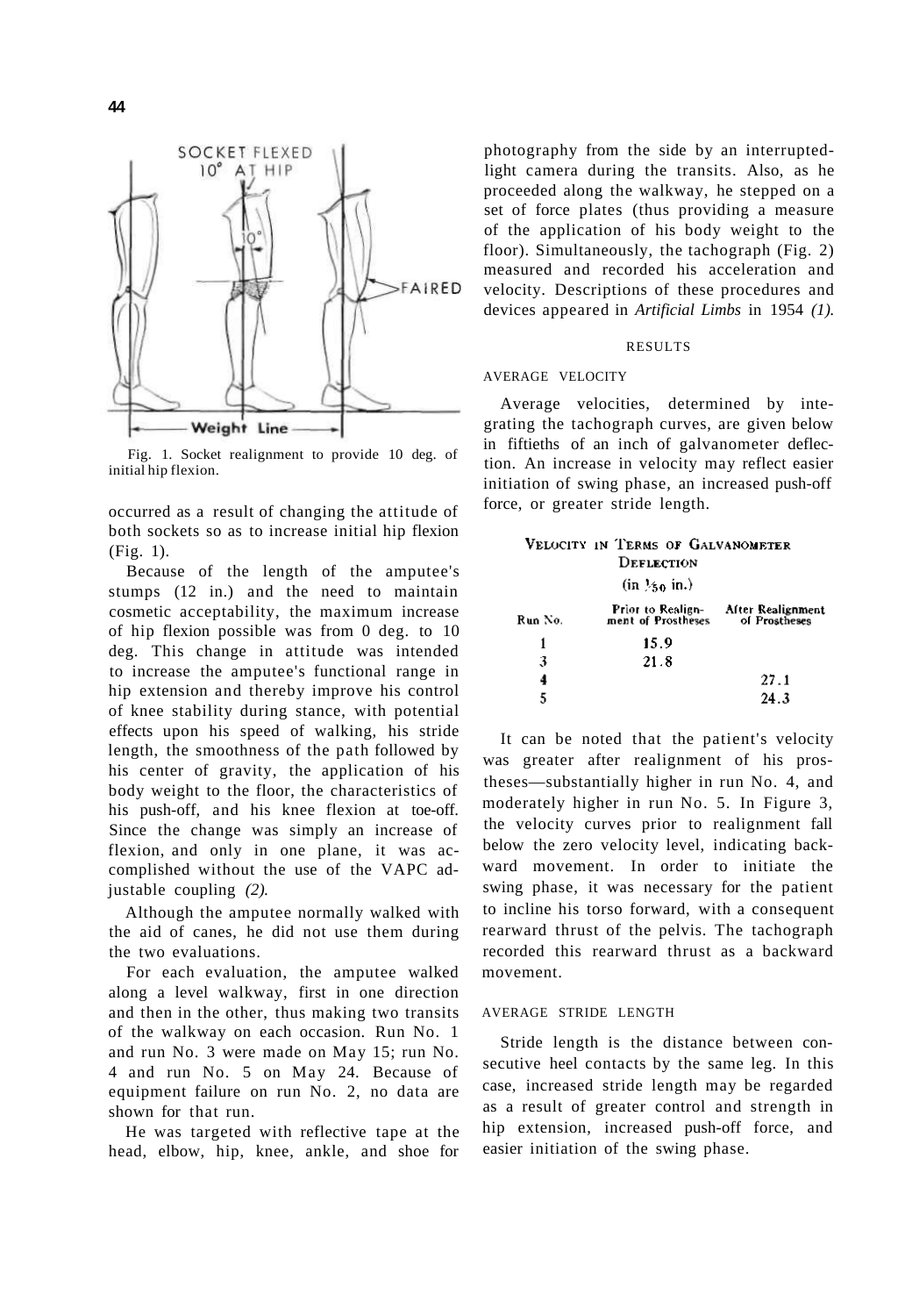

Fig. 2. Schematic diagram of the tachograph, a system for recording linear velocity. The subject wears a lightweight belt, to which is attached a fine cable that turns the rotor of a direct-current generator. Voltage produced by the generator is proportional to the velocity of the subject.

**K**ne

|                         | AVERAGE STRIDE LENGTH |            |
|-------------------------|-----------------------|------------|
| Prior to Realignment of | Prostheses:           | $17.0$ in. |
| After Realignment of    | Prostheses:           | 19.4 in.   |

## SMOOTHNESS OF GAIT

In addition to measuring velocity, the tachogram reflected other elements of the gait pattern. Thus the smoother wave forms recorded after realignment of the prostheses (Fig. 3) indicate less lurching and jerkiness in the gait pattern.

## ANTEROPOSTERIOR AND VERTICAL DISPLACE-**MENTS**

No significant differences were observed in the displacement of the head, elbow, hip, and knee after realignment of the sockets. However, the ankle displacement curve (Fig. 4) indicated a more rhythmic oscillation of greater amplitude after the realignment. This motion reflects more normal timing and range of knee flexion.

## KNEE FLEXION

Knee flexion at toe-off and during the swing phase prior to realignment of the sockets was variable and at times very limited. After realignment of the sockets, the extent of knee flexion at toe-off and during the swing phase was more consistent and generally of more normal magnitude.

| e Flexion at Toe-Off<br>in Degrees | Maximum Knee Flexion during<br>Swing Phase in Degrees |
|------------------------------------|-------------------------------------------------------|
|                                    | Before Realignment                                    |
| 27.5                               | 51.0                                                  |
| 4.5                                | 5.5                                                   |
| 41.0                               | 41.0                                                  |
| 10.0                               | 13.5                                                  |
| 22.0                               | 25.0                                                  |
|                                    | After Realignment                                     |
| 30.0                               | 30.0                                                  |
| 38.0                               | 44.5                                                  |
| 33.0                               | 39.5                                                  |
| 44.0                               | 47.0                                                  |
| 43.0                               | 51.0                                                  |
| 31.0                               | 31.0                                                  |

## FLOOR REACTION FORCES

In view of the variability of the patient's performance on the four runs, vertical load and fore-and-aft shear forces do not show consistent differences. Nevertheless, reference to Figure 5 indicates that:

The patient applied his full body weight to the prostheses faster after the sockets were realigned.

| <b>Before Realignment</b><br>Time in Seconds |      | After Realignment |         |
|----------------------------------------------|------|-------------------|---------|
|                                              |      | Time in Seconds   |         |
| .300                                         |      |                   | .260    |
|                                              | .463 |                   | .175    |
| 2) .763                                      |      |                   | 2) .435 |
| Mean                                         | .381 |                   | .218    |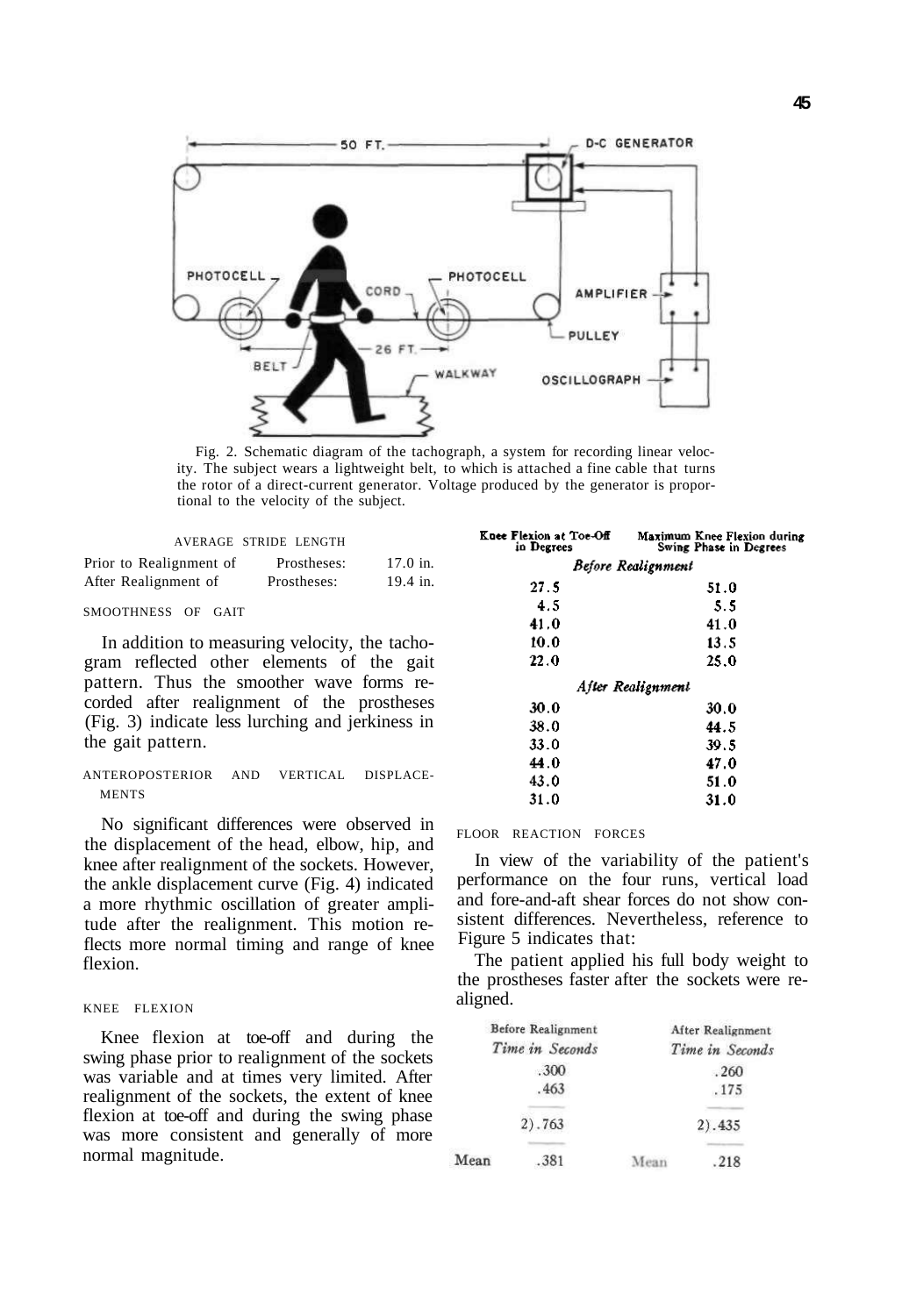

Fig. 3. Tachograph recordings. Run No. 1 and run No. 3 were recorded on May 15, 1963, prior to realignment of prostheses; run No. 4 and run No. 5 on May 24, 1963, after realignment.

Full body weight was applied to the prostheses in a smoother, less jerky fashion, as indicated by a diminution of the oscillations in the patterns representing performance after realignment.

The smaller amplitude of the oscillations in the vertical load curves after realignment indicates decreased lurching in the stance phase and perhaps a smoother initiation of the swing phase on the contralateral side.

The fore-and-aft shear load curves indicate greater horizontal forces after push-off with the realigned sockets. Moreover, the increased magnitude of the aft shear loads after toe-off before realignment indicates a greater degree of toe drag.

## MOTION-PICTURE ANALYSIS

Motion pictures were made of the patient prior to and after realignment of the sockets. Analysis of the gait patterns indicated the following positive changes:

Somewhat less anteroposterior pelvic lurch, More symmetrical arm swing. Somewhat longer step length. Narrower walking base.

Easier initiation of the swing phase with increased hip flexion.

Analysis of the motion pictures did not bring out any significant improvement in stability. However, this may have been masked by the obviously improved mobility.

#### **SUMMARY**

The performance of an above-knee, bilateral amputee in level walking with two suction sockets and two Hydra-Cadence knee units was compared before and after increasing initial hip flexion approximately 10 deg. Before realignment, he had worn the assembly three or four months. However, the second evaluation was conducted on the same day as the realignment; consequently, the comparison does not represent a reliable index to the significance of the change. The observations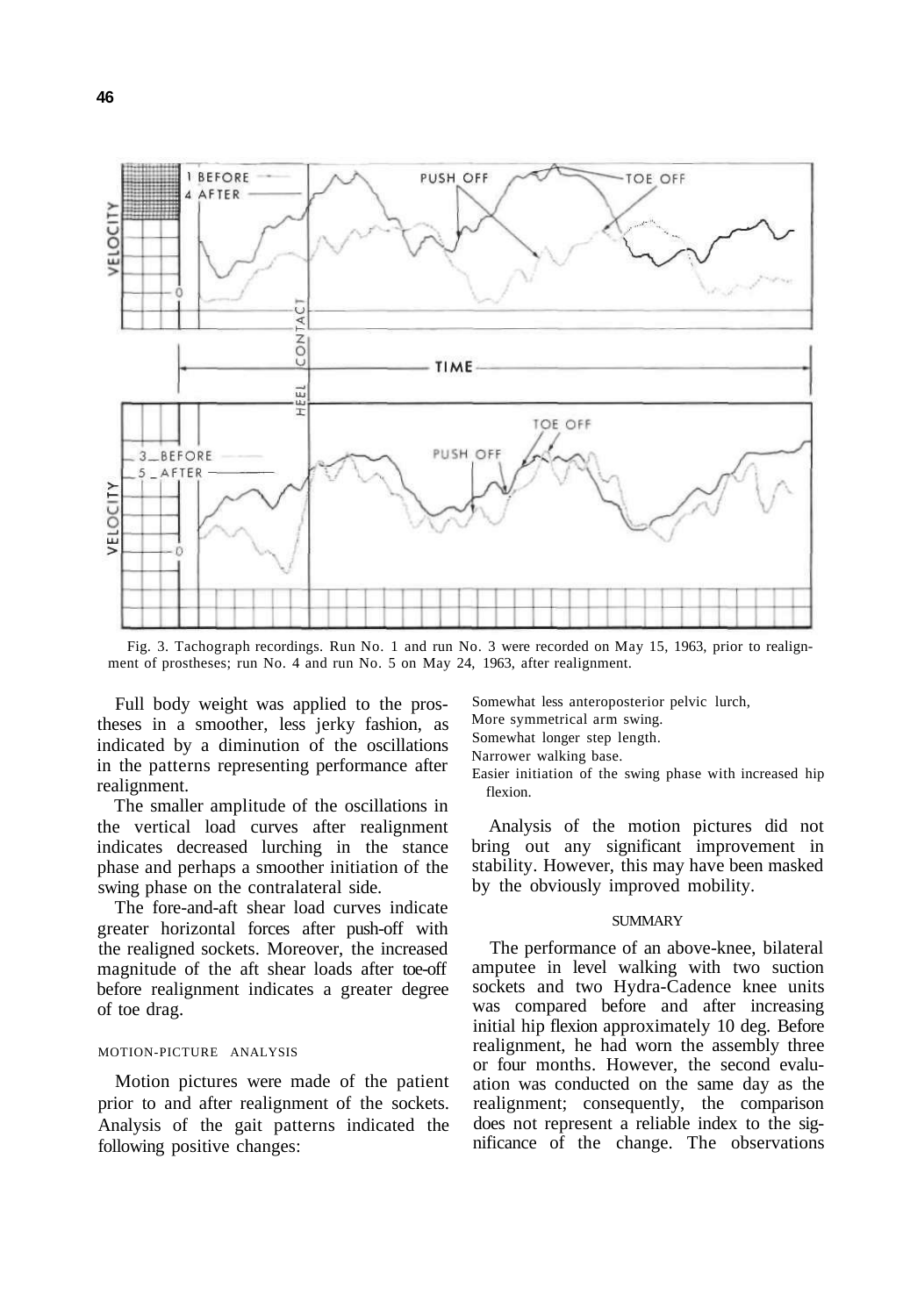



Fig. 4. Pathways of targeted points on the amputee during ambulation, as determined by interruptedlight photography.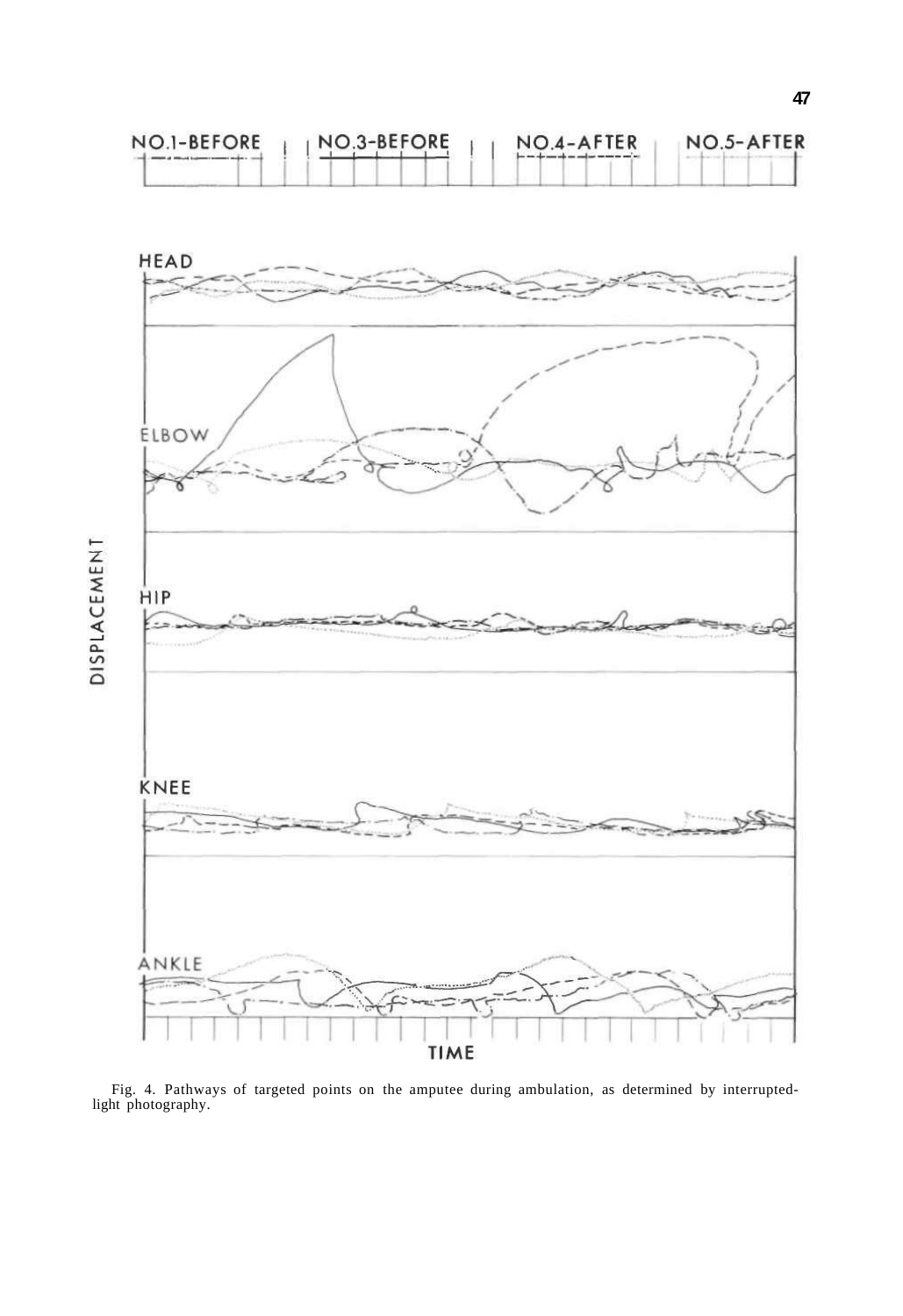

Fig. 5. Force-plate data. Vertical forces applied by the subject to the force plate during the stance phase are shown in the upper curves. Less time was required to apply the full body weight to the prosthesis after realignment. Fore-and-aft shear forces shown in the lower curves indicate the pattern of push-off and toe-off.